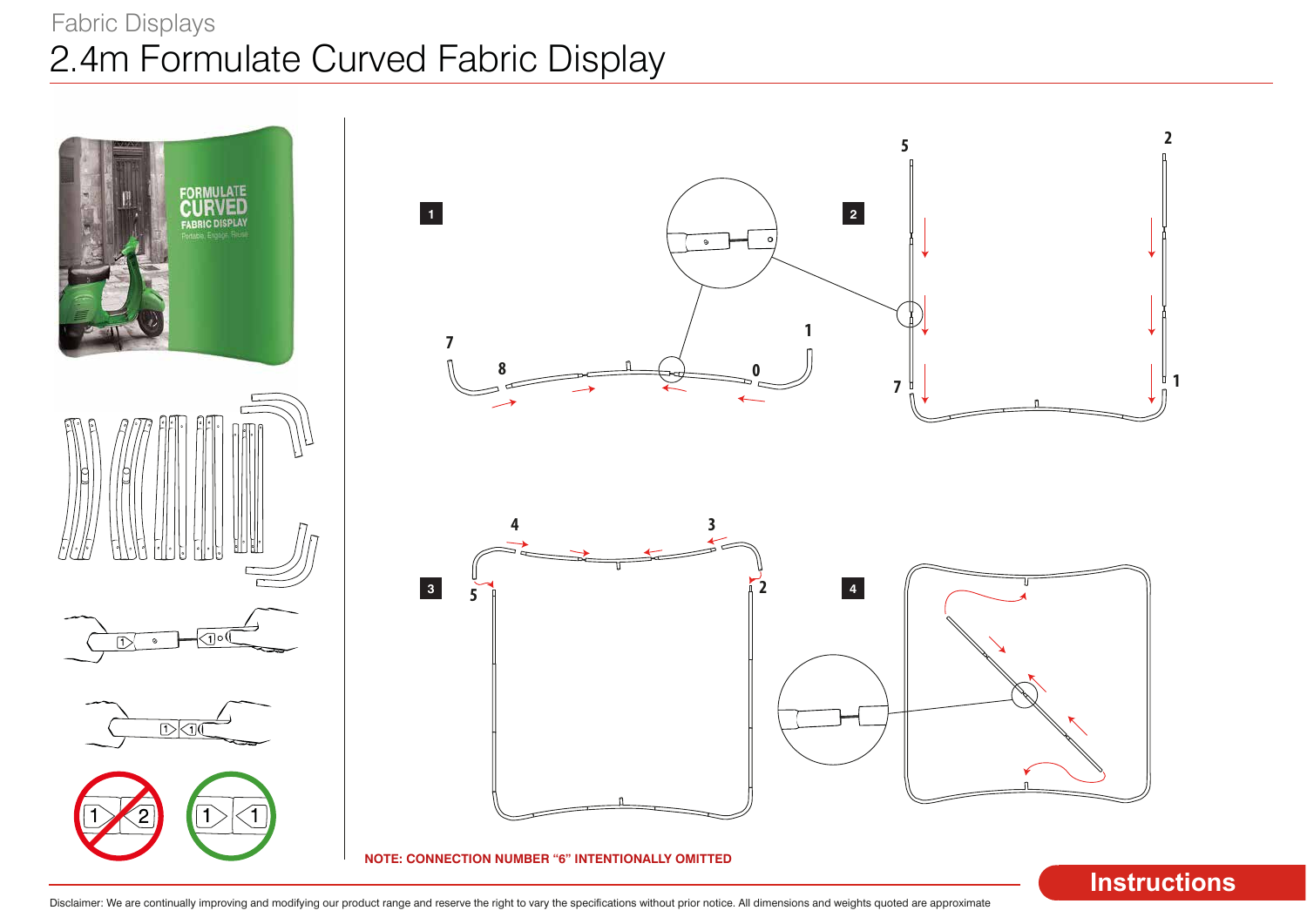



### **Instructions**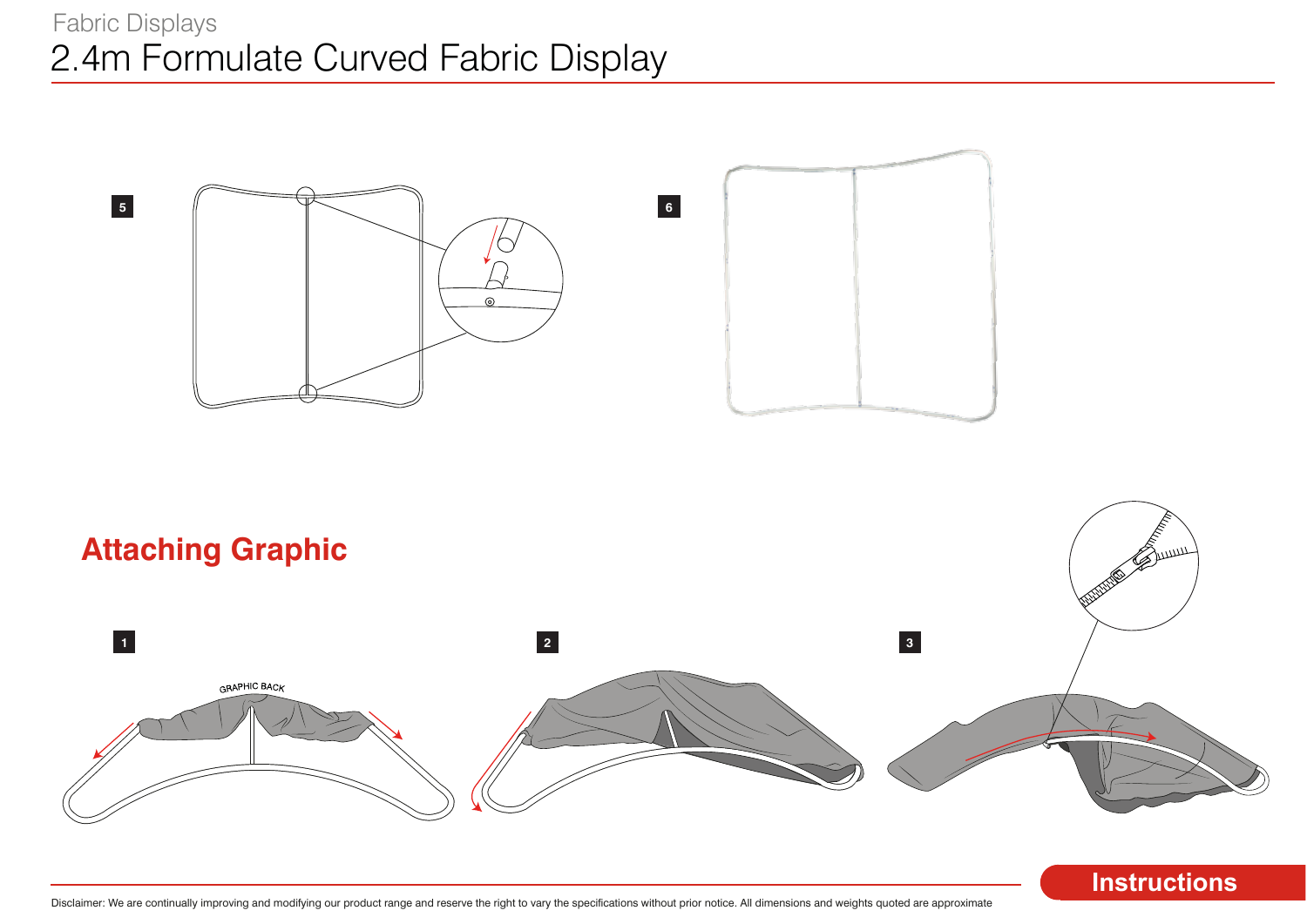# 3m Formulate Curved Fabric Display Fabric Displays